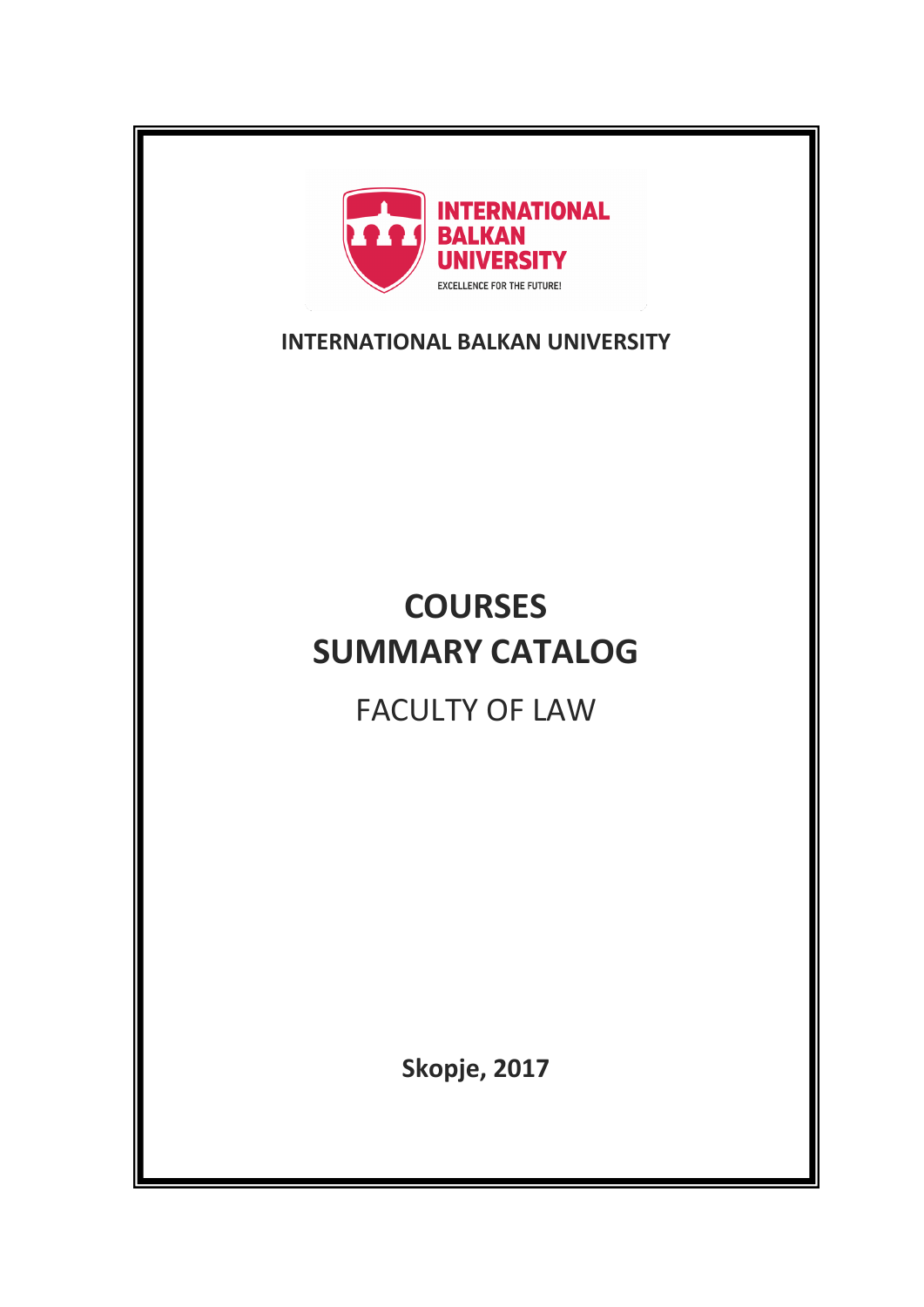# **LEGAL STUDIES**

# **FIRST YEAR FIRST SEMESTER**

#### **ENG 101 – English Language I; Weekly hours:** 2+1**, ECTS:** 5

The goal of this course is to enrich vocabulary, practicing spoken language, learning the various linguistic, grammatical structures, overcoming the various models of academic writing skills in written forms. The curriculum includes the following themes: Introduction, Finding the Fossils Man-Spare that Spider (reading, discussion, writing), Matterhorn Man;-Seeing Hands (reading, discussion, writing), No Room in the Ark by Alan Moorehead; -From 'Out of the Air' (reading, discussion, writing), The Sporting Spirit;-Education by Lester Smith (reading, discussion, writing).

# **TUR 101 – Turkish Language I; Weekly hours: 2+1, ECTS: 5**

The aim of this course is to introduce the students to elementary Turkish language skills. The course begins with the Turkish alphabet and studies basic Turkish by reading and writing of easy and simple sentences. The curriculum includes the following themes: Dialogs for introductions; "good morning, good evening" night, day and morning introductions, Daily life: "What are you doing?", Where to?, How are you?, What is up? What do you do?, Time; hours and telling the time; Expressions of locations, Family and Friends; possessive pronouns and adjectives; home and neighbourhood, Cities: Locations, prepositions, agglutination, vowel harmony, Time Passes by: Simple past tense, from past to now; past perfect tense, Memories: Present Tense; linings, with, 'ile, Bon Appetite: "What shall we eat?", "Ne Yiyelim?", Imperatives; "What do you order?", "Ne Alirsiniz?"Subjunctive Mood: Comparatives: Adjectives / Adverbs; Superlative Adj / Adv.;, Bureaucracy Everywhere: "Dear Officer / Sir/ Madam"; Present tense; "We are in a trouble!"; "Basimiz Dertte";, Request for Help: "ki" Diminutives; Dative, Locative suffix; ablative forms of "Nere"., Negative Verb: Interrogative/

### **MK 101 – Macedonian Language I; Weekly hours: 2+1, ECTS: 5**

The goal of this course is to enrich vocabulary, practicing spoken language, learning the various linguistic, grammatical structures, overcoming the various models of academic writing skills in written forms in Macedonian Language. The curriculum includes the following themes: : Let's get know each other. Personal subject pronouns, verbs of A-groups and Egroup. The Present Tense, the verb СУМ, numbers What is your profession. Verbs - Present Tense of the И - group, yes – no questions and answers, the gender of nouns, transitivity of verbs, What is this? I want to speak with Maria. The plural of nouns, demonstrative pronouns, modal verbs, Maria is very beautiful. Adjectives, the Future Tense. The possessive pronouns, telling the time in Macedonian, Quantifying Pronouns and Adverbs.

### **PR 101 – Communication Skills; Weekly hours: 2+1, ECTS: 5**

The goal of this course is to provide undergraduate students with a conceptual framework and specific tools for communicating in complex environments and accomplishing strategic academic and professional goals. The curriculum includes the following themes: An overview of, and introduction to, different communication skills which are necessary for creating positive relational dynamics, as well as for the management of impression and efficiency in various personal and professional contexts. The course is primarily concerned with the development of three sets of generic skills critical to the students' success in higher education and a successful career afterwards. The three sets of skills covered in this course are to do with 'yourself', 'others' and 'the interactions between yourself and others'. Students are also introduced to the principles of academic writing and to a range of learning skills.

# **IER 101 Principles of Economy**, **Weekly hours: 2+1, ECTS: 5**

The course has two main goals. The first goal is to increase student knowledge of various economic theories and policies with examples from the Macedonian, Turkish, European and American economy. The second goal is to present the implementation of different economic issues in everyday life. The curriculum includes the following themes: Introduction (scope and method of economics). Economic problems: Deficiency and choice, Offer, demand and market balance, Elasticity, Households behavior and consumer choice; The production process: The behavior of firms whose goal is maximizing profits, Short-term and longterm costs, Monopoly, monopolistic competition and oligopoly; Introduction to macroeconomics. Measuring national production and national income; Long-term and short-term issues: growth, productivity, unemployment and inflation; Government and fiscal policy. Aggregate demand, aggregate supply and inflation; Labor market, unemployment and Inflation.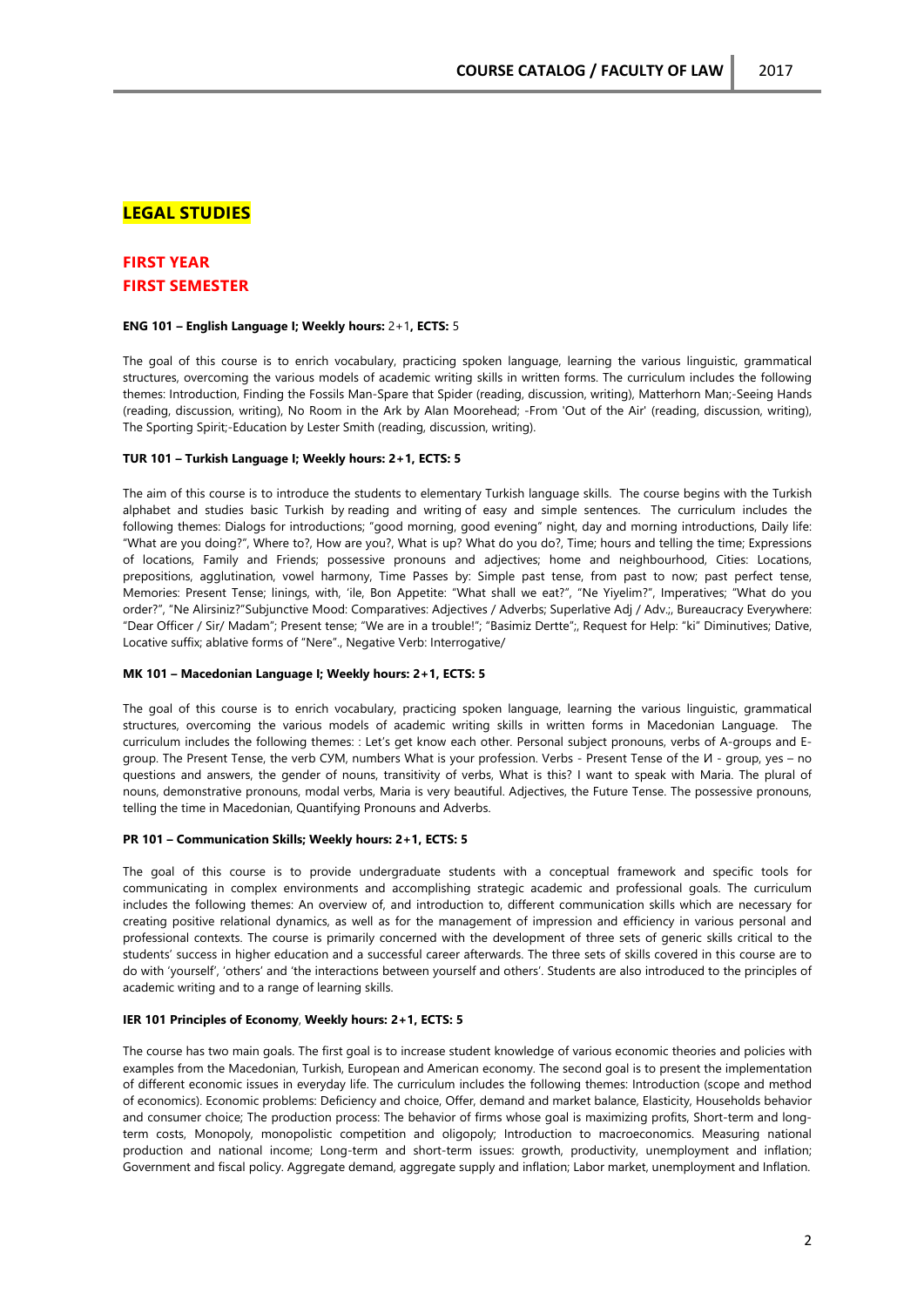#### **PR 102 Sociology, Weekly hours: 2+1, ECTS: 5**

The subject "Sociology" aims to provide the students a possibility to become familiar with the basic concepts in the field of sociology and to develop consciousness about their positioning in the contemporary social reality. Within this subject the students will get an insight of the historical development of sociology as a scientific discipline, the separate sociological schools and theories, as well as their contribution in the research of the society, the social norms, traditions, cultures, communities etc. The subject program consists of the following contents: Introduction to sociology, Methods of research in sociology; Socialization, culture and society; Social groups, deviations and criminal; Social and global; Economy and politics; Education; Race and ethnicity; Marriage and family; Religion; Population and urbanization; Mass media, social change and social movements.

# **LAW 101 History of Law, Weekly hours: 2+1, ECTS: 5**

The main objective of the course is to provide the students with a general knowledge about the historical development of the legal principles in the European Continent. The curriculum includes the following themes: Unification and development of the European legal systems through the history; main features of the European legal systems; general perspective in development of the common law and the civil law; the effects of the holy books and the politics on law in general.

# **SECOND YEAR THIRD SEMESTER**

# **LAW 210 – Civil Law; Weekly hours: 2+1, ECTS: 6**

The main objective of the course is for students to acquire basic theoretical knowledge in the field of civil law. The curriculum comprises: the notions and scope of civil law, the legal subjects, the principles, legal sources and the various types of legal capacity, the civil law relations, the legal acts, the legal and natural persons related rights and will get acquainted to the system of civil law and civil law institutes that exist in the Continental and Anglo-Saxon legal systems through comparative method. It is expected that students will develop the awareness about these institutes and the critical skills to approach the law and legal argument in the field of civil law.

# **LAW 202 Law on Obligations – General Provisions, Weekly hours: 2+1, ECTS: 5**

The main objective of the course is to introduce to the students the notion of obligatory law, its sources and principles in international and European law. As part of this course among others, is to familiarize students with the development of this legal branch, from Roman law until today, presenting the basics, types, occurrence, effects, modifications and termination of obligations, as the dominant element of international trade. Attention will be paid to all kinds of obligations (fundamentals of contract law, the foundations of tort law, etc.), with explanation of their essence and application. At the end of course, the students will have knowledge about the fundamentals of the law of obligations and the particular types of obligatory relations and will have the skills needed for the application of the general institutes of the law of obligations in the particular types of obligatory relations. Students will be equipped with the skills of negotiation, of concluding and performing various types of obligatory contracts as well as the studying of the mechanisms for the dispute settlement about the fulfillment of debtor obligations. In torts, students will acquire knowledge about determine the extent of the harm and the recovery of loss. Moreover, students will also acquire knowledge about some other types of obligatory relations (unjust enrichment, unilateral declaration of will, etc.).

#### **LAW 202- International Public Law; Weekly hours: 2+1, ECTS: 5**

The course's purpose is to examine the theories explaining the foundation of the international law and the establishment of theoretical principles. The main topics are following: Introduction, sources of international law, the relations of national and international law, personality and recognition, creation and incidence of statehood, recognition of states and governments, international organizations, territorial sovereignty, law of the sea, environment and natural resources, international transactions, state jurisdiction, nationality and related concepts, the law of responsibility, the protection of individuals and groups, dispute settlement

#### **LAW 204 – Property Law; Weekly hours: 2+1, ECTS: 5**

The main objective of the course is to give general understanding of Property Law as the legal branch that governs various forms of ownership and tenancy in real and in personal property. The main subjects are following: concept of property in a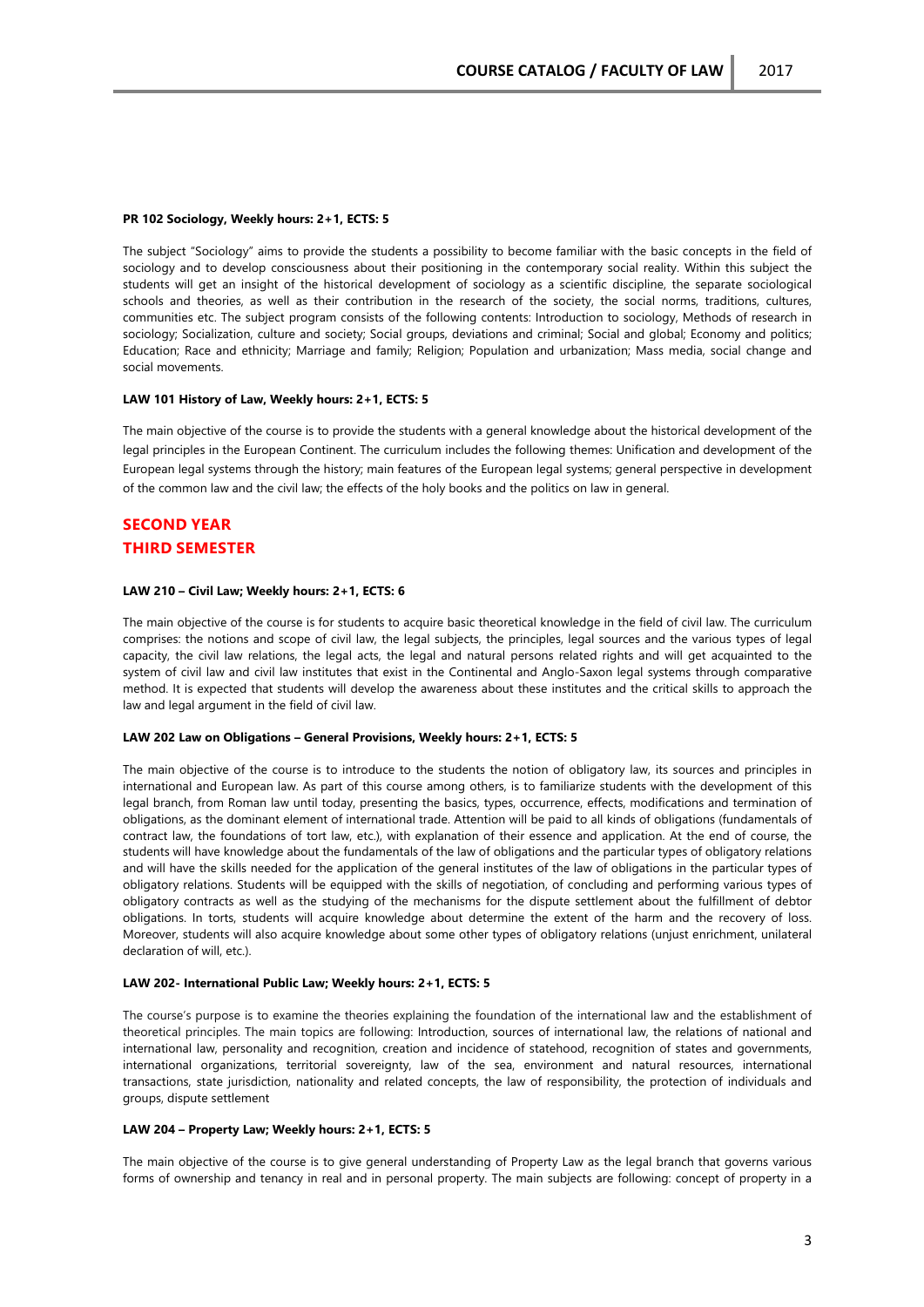free and democratic society; what can be owned; relations among neighbors; ownership in common; the legal framework of the market for property as well as constitutional protection for property. The course involve a theory review as well as case studies

#### **LAW 205 – Company Law; Weekly hours: 2+1, ECTS: 4**

The aim of this course is to discuss the fundamentals The main objective of the course is to give general understanding of Company Law as law on private associations of the persons created with legal matter for accomplishing certain goal. The main topics are following: corporate structure (including legal personality and constitutional issues), corporate governance (including directors' duties and liabilities), shareholders' rights and remedies (including powers of decision-making and shareholder engagement), corporate finance (including share and loan capital), and corporate rescue and restructuring (including liabilities arising on insolvency).

#### **HIST 206 – History of civilizations; Weekly hours: 2+1, ECTS: 5**

The fundamental purpose of this course is to introduce the students to the history of civilizations comparatively. During the course, the questions like how the civilizations are evolved, what makes the civilizations etc. will be tried to be answered? The major world civilizations from the start up to the modern period will be studied. Students will be expected to have a general perspective about both the development of human civilization in general and the emergence of distinct traditions, namely the Middle Eastern, the Indian, the Chinese and the Greek-European traditions. The course will provide the students with concise information on which they could build up their advance courses in later years. Early Civilizations and Their Myths, Mesopotamia - Sumerian civilization, Persian civilization, Ancient Civilizations and Their Philosophies, Indus civilization, Monotheistic Religions, Medieval Ages and Renaissance, The Age of Revolutions, French Revolution, The Age of Industry and Reform, Industrial Revolution, National Revolutions of 1848, The Twentieth Century, Information Age and 21st Century.

# **THIRD YEAR FIFTH SEMESTER**

### **LAW 301 – European Union Law; Weekly hours: 2+2, ECTS: 6**

This main objective of the course is to analyze the basic of the European Union law. The main content of the program is: Institutions of the European Union; the powers and the duties of the institutions, their functions and relations with each other, the study of the corporate structure; the Community law; the sources of Community law; the types of legal actions that may be submitted In accordance with Community law; the principles regarding the establishment and sharing of legal power between the Member States and the legal implementation of the Community law; Goods, labor relations and services in the common market; the right to settle and competition in the Community.

# **LAW 302 – Criminal Law; Weekly hours: 2+1, ECTS: 6**

The purpose of the course program is to analyze the basic principles and concepts of the Criminal Code. The main topics are: The purpose of punishment, legality, guilt and humanism as the most important principles as the most important part of criminal policies, the principles of penal policy, the concept of criminal law, the principle of legality, the practice of criminal law in relation to time, the doctrine of crime, structural factors for crime, guilt, cases in connection with the abolition or reduction of guilt, Analysis of special types of crime, theories of sanctions and types of sanctions will be analyzed as techniques of the criminal law.

# **LAW 303 – Administrative Law; Weekly hours: 2+1, ECTS: 5**

This main objective of the course is to foster interdisciplinary study of the practice and theory of law in public administration and policy on national and European scales. The course will examine mostly external on law in a public administration context. The external perspectives can be of different kinds, as they confront (administrative) law with motives that often are external to law, like efficiency and timeliness of administration, the accountability of public agencies, transparency of government and citizen's participation in decision-making.

# **LAW 308 – Maritime and Insurance Law; Weekly hours: 2+0, ECTS: 4**

The purpose of this course program is to examine and provide an explanation of the basic principles of maritime commercial law and insurance law. The main topics are following: The history of the maritime commercial law, the legal nature of the ship, its types, real rights of the ship, maritime mortgages, the liability of the transferor of goods, and the owners of the ship, the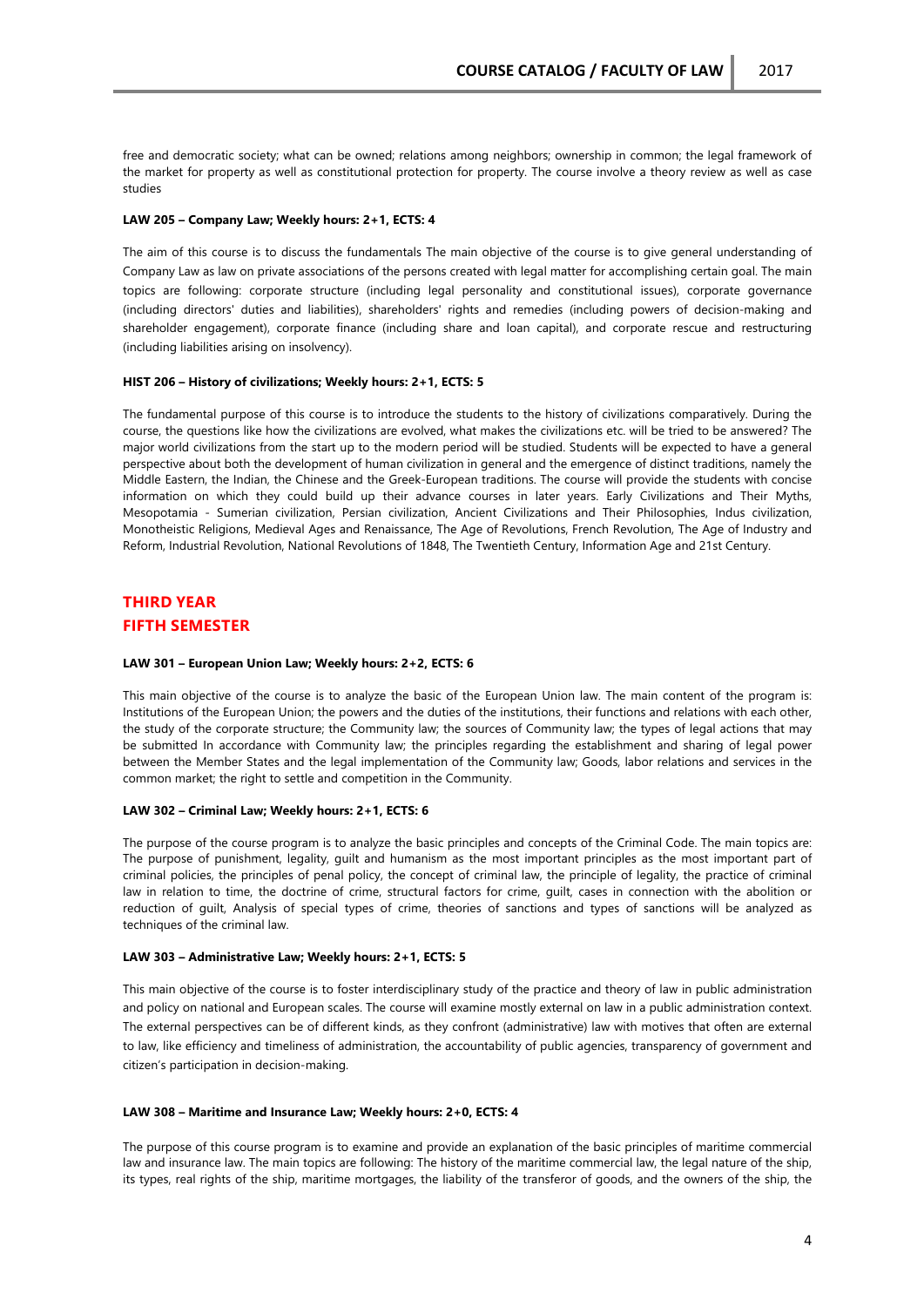rights of the captain and the other authorities, the liability and rights of the carrier; Accidents, liability arising from damage, rescue and support; The history of the directives of the Insurance Act, the EU, education and broker, mandatory and voluntary insurance; The insurance policy, its elements, legal nature, signing of policies, the results of non-signing, the insurance contract, the risk selection during the general insurance requirements in different types of insurance, the provisions of the insurance contract, the obligations of the insurer and the insureds, debts and obligations; The obligations of the insurer before and after the realization of the risk.

# **POL 303 – Process of Public Politic; Weekly hours: 2+1, ECTS: 4**

The aim of this course is to provide an understanding about how public policy is made. It covers both the theoretical and practical aspects of the process, allowing students to see the importance of the relationship between them. The main topics are following: Models of Politics; The Policymaking Process: Decision-Making Activities; Theories of the State; Pluralism and its critics; Structuralist Perspectives; Policy Process as an Organizational Process; Policy Making Process; Rules and Discretion in Public Policy; Bureaucrats and Professionals in the Policy Process; Criminal Justice: Rationality and Irrationality in Public Policy.; Health and Welfare: The Search for Rational Strategies.; Health Transformation System in Turkey; Education: The Group Struggle. ; Education Policy and Higher Education Problems in Macedonia; Economic Policy: Incrementalism at Work; Tax Policy: Macedonian Tax Policy; Environmental Policy: Kyoto Protocol; Defense Policy: Strategies for Homeland Security; Terrorism and Non- Deterable Threats.; Common Understanding in the Fight against Terrorism; Policy Evaluation

### **BA 306 – Law and ethics; Weekly hours: 2+1, ECTS: 5**

To give understanding to students attitude about position of morals in professional life; to support them in developing a mental capability for decisions in society. To give understanding for viewpoints about rights and responsibilities of the worker of law and administration. To educate students to be able to deal with ethically problematic situations. To develop approach how position, character professional choice are closely connected with their life. To make for students sense about character desired in the profession of public administrator. To inform them with literature of ethics who is in connection with the field of law or their next profession. 1. Introduction to Law and Ethics. General definition of moral and law. 2. Ethics and society, Dignity and older Europeans.3. Ethics and society, Assisted reproduction and the welfare of the child. 4. Industrial property rights. 5. Intellectual property rights. 6. Copyrights and related rights.7. Drug testing and use of healthy volunteers. How are drugs developed? 8. Should parents be allowed to choose the sex of their children? 9. Business and professional ethics. What are the limits of vehicle manufacturer responsibility? 10. Business and professional ethics. A crisis of professional Selfregulation: The example of the solicitors" profession. Relationship between lawyers and clients. 11. The Assisted Dying Bill, and European Law. 12. Ethical Issues in the Toy Industry. A responsible role for the media in the toy industry13. Ethics law and politics. Political responsibility personal responsibility, Collective responsibility 14. Ethics law and politics, Personal ethics and political responsibility in government. Collective responsibility in government.

# **FOURTH YEAR SEVENTH SEMESTER**

#### **LAW 401 – Criminal Procedural Law; Weekly hours: 2+2, ECTS: 6**

The purpose of the course program is to provide explanations of systems and institutions related to the procedural law that will ensure the use of the criminal-substantive law during the process of procedural law. The main topics are the folowing: Basic principles of the Criminal Procedure Code, basic institutions and persons participating in the criminal procedure, transactions made during the process of criminal procedural law, preventive measures, theory of evidence, conduct of the procedure and legal remedies.

#### **LAW 402 – Enforcement of judgments; Weekly hours: 2+1, ECTS: 5**

The aim of course is to examine the basic principles and organization regarding the execution of judgments. The main topics are the folowing: organization of enforcement within the scope of law enforcement; enforcement without a judgment (types of execution without a judgment; moving through general execution for enforcement of the verdict, payment order, payment order objection, removal of the objection, annulment of the complaint, negative declarative actions and requests for return, exemption from execution, liquidation and warning attachment.

### **LAW 403 - Bankruptcy procedure; Weekly hours: 2+1, ECTS: 5**

The aim of course is to examine the basic principles of the Bankruptcy Law. The main topics of the course are folowing: Bankruptcy Law, issues related to the persons subject to bankruptcy, bankruptcy procedure, legal results of bankruptcy in relation to the debtor, the creditor and the public law, the resolution of the bankruptcy procedures and the composition of debts.